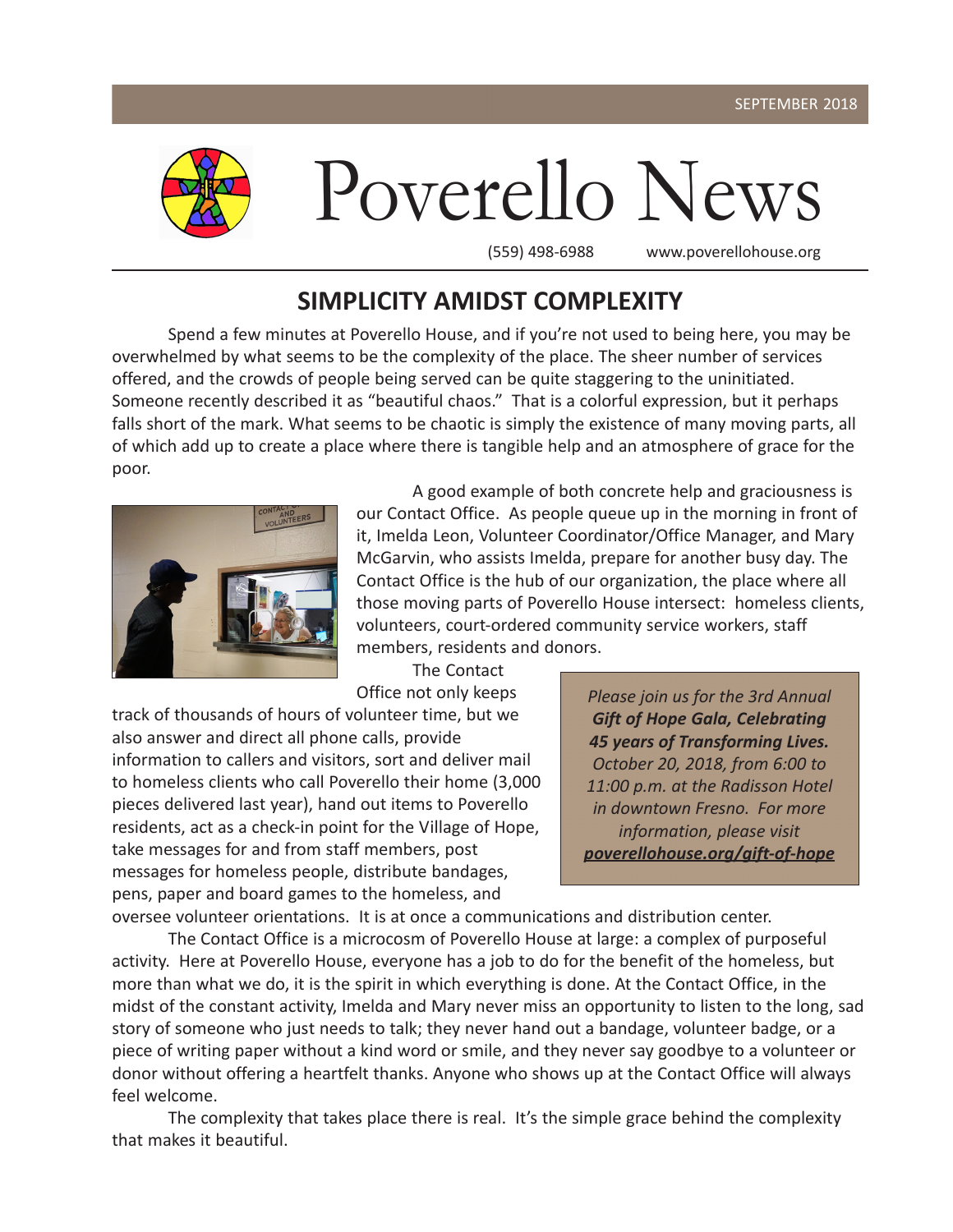www.poverellohouse.org

## **FOUNDATIONS**

Before there was a building, which is the physical manifestation of Poverello House, there was a spirit, embodied not only by Mike and Mary McGarvin, but by the early volunteers who came to help when things were rough. Some of those original volunteers constitute a pantheon of Poverello saints, without whose help there would probably not be a Poverello House today.

It's true that Papa Mike was the one who started it all by handing out sandwiches he and Mary made, but Mike details in his autobiography how he became exhausted from working full time and doing his street ministry. He got to the point that he was thinking about giving up feeding the homeless, when a handful of stalwart volunteers showed up to keep him going. Foremost in Papa Mike's recollection was Frank Stommel.

Frank, who Mike described as a "big bear of a man," was Dutch. He'd known hardship during World War II, as he and his family had to keep on the move to escape the Nazis, and then rebuild his life after the war. A faithful Catholic, Frank had a huge heart and a fearless faith. Papa

Mike recalled how on many occasions, Frank would wade into a melee and try to restore peace, ignoring his own safety.

His heavily-accented, booming voice, and the joy that radiated from his smile and his eyes, seemed not only to inspire trust in wary homeless people, but also served to protect him from aggression. Like Papa Mike, being big also worked in Frank's favor; sometimes an imposing physical presence is not a bad thing on the streets.

Attending to the needs of desperate people seemed to be something that Frank loved to do. There are not too many photos of him from the early days on the streets, but in those pictures that we do have, you can see his radiance as he fed or hugged the homeless.

There are few people remaining at Poverello House who met Frank personally, but those who remember him can attest to his warmth, and the unique way that he would rivet his smiling eyes on you and make you feel that

you were the most important person in the room. Can you imagine how that kind of magnetic acceptance made the homeless feel?

*View to the Soul*, the display of Papa Mike's and other artists' photographs of the homeless at the Jeffrey Scott Agency, was a walk back in time. It reminded us of where we came from and how the foundations of today's Poverello House were built over four decades ago, not only by Papa Mike, but also by the courage and passion of those first volunteers such as Frank Stommel.

## *POVERELLO PONDERINGS...*

Wherever you turn, you can find someone who needs you. Even if it is a little thing, do something for which there is no pay but the privilege of doing it.

—Albert Schweitzer

**Thank you to all of our amazing volunteers!**

*Frank Stommel (second from right)*